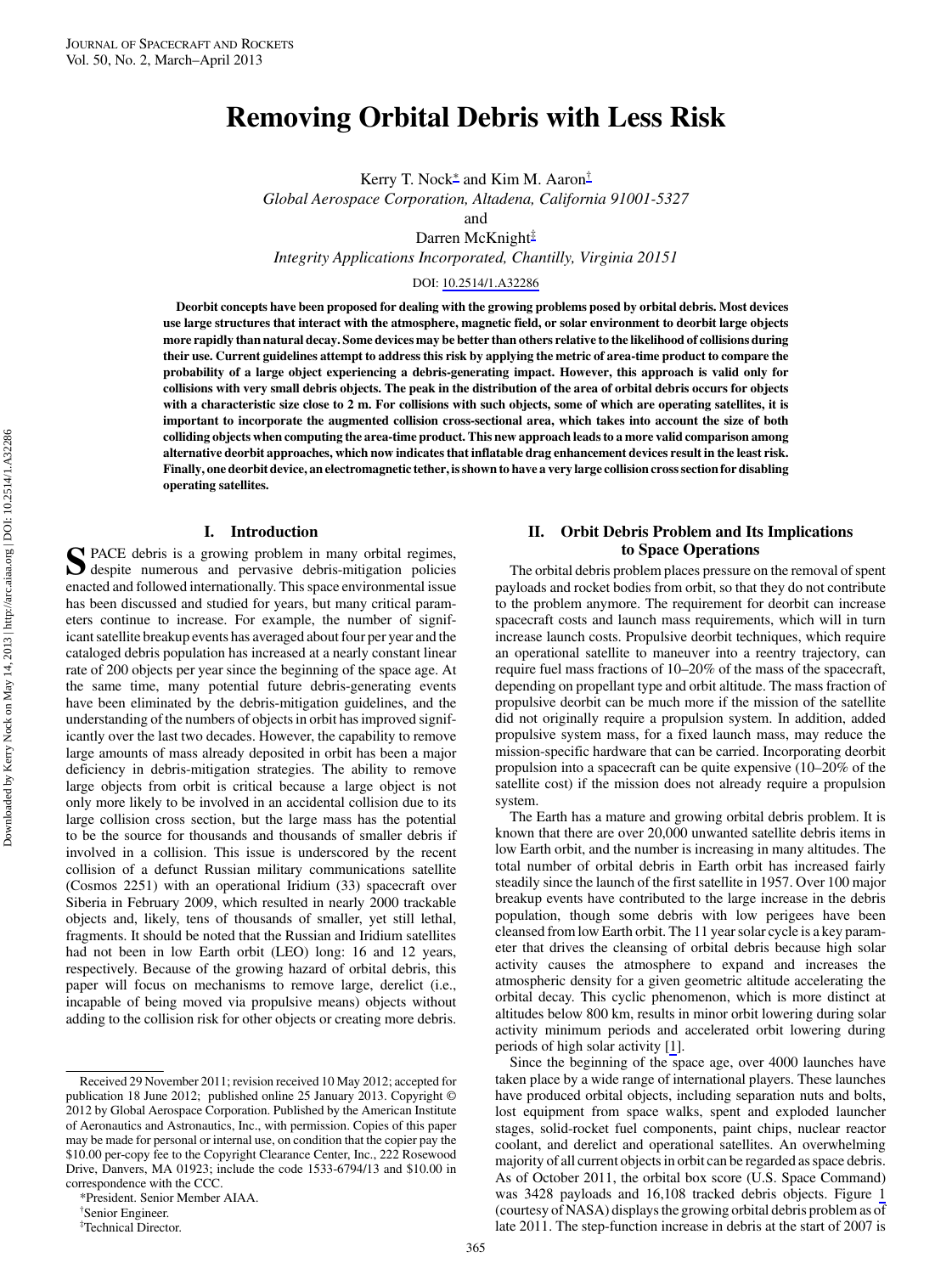<span id="page-1-0"></span>

the result of the Chinese Fengyun-1C satellite antisatellite test that

created over 2300 new debris fragments in one event, a 23% increase in orbital debris in just one day. Overall, the number of objects between 1 and 10 cm is estimated at over 500,000 [[2\]](#page-14-0). Figure 2 shows the spatial density distribution (objects per cubic kilometer) of tracked orbital debris (generally 10 cm or greater) as a function of altitude (in 20 km altitude bins) for 5 June 2009 [[3](#page-14-0)]. Figure 2 also illustrates the concentration of orbital debris in orbits occupied by a number of communications, weather, and surveillance satellites between 750 km and about 900 km altitude. The orbital debris numbers are increasing at higher altitudes because the rate of natural decay is not high enough to counteract the addition of debris from breakups and operational activities. By removing larger orbital debris, such as spent stages and derelict satellites from orbit, the debris problem will improve because these objects can no longer act as debris generators from catastrophic hypervelocity impacts with other objects or from explosions of objects with available energy sources such as batteries, propellants, etc. The kinetic energy of a 1 kg object traveling at a relative velocity of 10 km∕s is about 50 MJ which is the explosive equivalent to <sup>∼</sup>11 kg of TNT and comparable to the chemical energy liberated in past debris-causing chemical explosions. In addition, collision-induced fragmentations create more small particles at higher ejecta velocities than explosively triggered events, creating a more dispersed debris cloud [\[4\]](#page-14-0).

As a result of the orbital debris problem, individual government agencies, including NASA, the U.S. Department of Defense, and the Federal Communications Commission, along with international organizations and interagency groups, have established guidelines, policies, and directives for mitigating the orbital debris problem, especially in high-value orbits (i.e., LEO and geosynchronous



Fig. 2 Spatial density distribution of tracked orbital debris as a function of altitude (courtesy of NASA).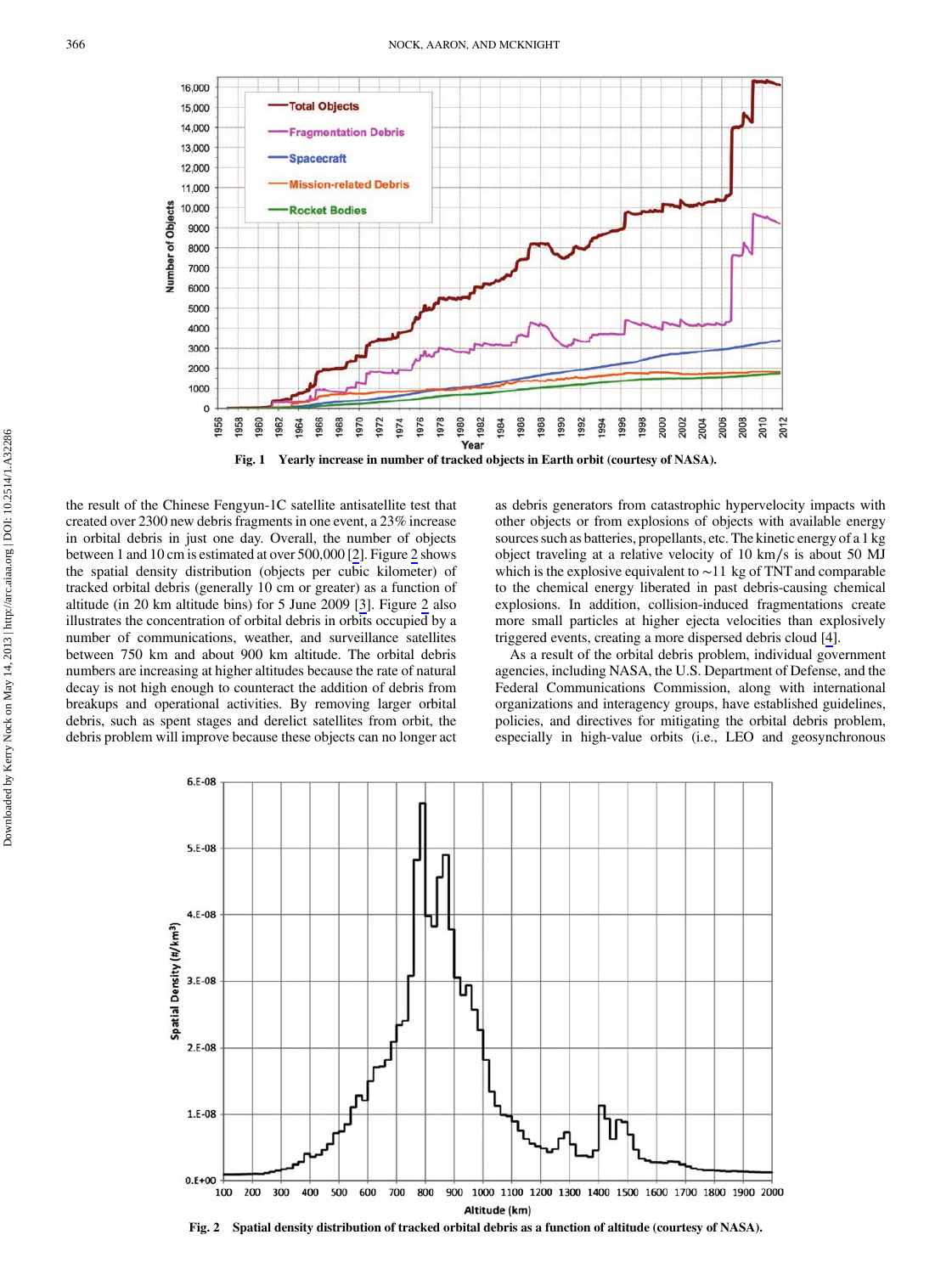orbits). The U.S. Government Orbital Debris Mitigation Standard Practices [\[5\]](#page-14-0) recommends the postmission disposal of spacecraft by placing them into orbits with perigees greater than 2000 km in altitude, high enough that their reentry will not occur for thousands of years, or that they be placed in orbits that will decay within 25 years. Another important element of this standard practice is the recommendation that, if drag enhancement devices are to be used to reduce the orbit lifetime, it should be demonstrated that such devices will significantly reduce the area-time product (ATP) of the system or will not cause spacecraft and large debris to fragment if a collision occurs while the system is decaying from orbit. Finally, a recent National Space Policy has specified orbital debris-mitigation goals and guidelines [\[6\]](#page-14-0).

### III. Deorbit System Concept Descriptions

In this section, several deorbit system concepts that have been considered are briefly described. These concepts only include those ideas for systems that can be attached to a satellite before launch or attached by an orbital tender spacecraft after the satellite, stage, or other debris object is spent. Remote (e.g., ground-based laser) or suborbital collider concepts are specifically not discussed.

### A. Propulsive Deorbit or High Parking Orbit

If a satellite carries a propulsion system, has sufficient propellant, and is operational, its propulsion system can raise the orbit altitude above the altitude of concern (*>*2000 km) or, preferably, lower the perigee low enough to deorbit the satellite or to increase the atmospheric drag, so that natural orbit decay causes the satellite to enter the atmosphere within 25 years. Deorbit is the preferred orbital debris-mitigation method for launch vehicle stages.

The cost of propulsive deorbit can be very high in terms of launch mass requirements and satellite cost if the satellite does not require a propulsion system to carry out its nominal mission. Even when the satellite's mission requires a propulsion system for orbit changes during its mission, and the cost of adding propellant to the satellite for deorbit is only incremental, it can still be more expensive compared with some alternate deorbit schemes. This high cost of propulsive deorbit is the reason there has been so much interest and research in nonpropulsive deorbit concepts. Figure 3 illustrates the mass fraction of fuel needed to lower the perigee of an object, which has a ratio of cross-sectional area to mass  $0.01 \text{ m}^2/\text{kg}$ , from an initial circular orbit, such that the orbit then decays by natural atmospheric drag (solar activity index of 130) over a number of years [[7](#page-14-0)]. This combination of fuel and drag requires significantly less fuel than direct reentry using just propulsion. The current NASA requirement is to complete the reentry within 25 years, corresponding to the line labeled B in the figure.

Although it is tempting to assume that a satellite with a propulsion system should use that system for eventual deorbit, a dedicated separate nonpropulsive deorbit system does allow an operator to

> Targeted reentry (Location at ground footprint is controlled; reentry alt = 61.4 km

Immediate reentry (perigree alt =  $80$  km

500

500

400

300

200

100

 $0_0^{\dagger}$ 

Delta-V (M/S)

deplete the propellant completely for mission use. In addition, using a propulsion system for deorbit usually means counting on a stilloperating spacecraft for the deorbit maneuver. There are many ways in which a spacecraft can fail that will not affect a dedicated and autonomous primary deorbit system, which can be optimized for highly reliable long-term storage and ultimate deployment. Furthermore, the mass of propellant needed is often greater than the mass of a dedicated primary deorbit system. Of course, if a spacecraft is still operable, but has no residual value, and has an operational propulsion system, then any residual propellant should be used first to enhance the ultimate use of the dedicated primary deorbit system and minimize the total risk of creating new debris.

# B. Electromagnetic Tether

Electromagnetic tethers (EMTs) operate using a high-voltage power supply to cause a flow of electrons along a conductive tether that is oriented vertically by gravity gradient torque. The flow of current interacts with the Earth's magnetic field to produce a force perpendicular to the tether and in a direction that depends on the local direction of the magnetic field. When the geometry is favorable, this force can be used to alter the trajectory in a desired fashion. It can be used to boost the orbital altitude, lower it, or cause a change in the orbit plane. Power is supplied by the spacecraft (using solar panels) when the EMT is increasing orbital energy. For deorbit purposes, the desired direction of the force would be opposite the velocity vector to reduce orbital energy, causing the system to lose altitude and eventually enter the Earth's atmosphere. In this case, orbital energy is converted into electrical energy and the tether effectively generates power. The current flows one way along the tether, and the electric circuit is closed through the plasma of the Earth's atmosphere. An electron emitter is attached at one end of the tether and an electron collector is used at the opposite end. These are devices designed to allow the electrons to be exchanged with the surrounding plasma. Figure [4](#page-3-0) illustrates the EMT concept [[8](#page-14-0)].

### C. Boom-Supported Film Aerobrake

In a boom-supported film aerobrake (BSFA), a very thin and lightweight film is stretched between one or more support booms, creating an augmented drag area. The booms can be solid structures or inflated and self-rigidized, either by a chemical reaction after deployment in the presence of UV photons or by the hardening of a metal foil during deployment. Figure [5](#page-3-0) illustrates two examples of boom-supported film aerobrake concepts. On the left, is a prototype system built by Astrium. The middle figure illustrates this system in one operational configuration, and the right-hand figure illustrates a multiple-boom system concept developed by AeroAstro.

# D. Solar Sails

Solar Sails have been proposed as deorbit devices and are similar in construction to BSFA in that they are large, thin films supported by

 $0.120$ 

0.097

 $0.074$  in

 $0.050 - R$ 

 $0.025$ 

 $\mathsf{O}\xspace$ 

400

Fuel mass fraction

0.156

 $0.127$ 

0.097

0.066

0.033

0

300

<sub>ទី</sub>

0.225

0.184

 $0.142$ 

 $0.097 \frac{1}{5}$ 

0.050

0

2000

 $\omega$ 

200

**Typical spacecraft:** A: Expected orbital lifetime = 10 yrs

1000

 $B: Expected orbital lifetime = 25 yrs$ <br>C: Expected orbital lifetime =  $25 yrs$ 

1500

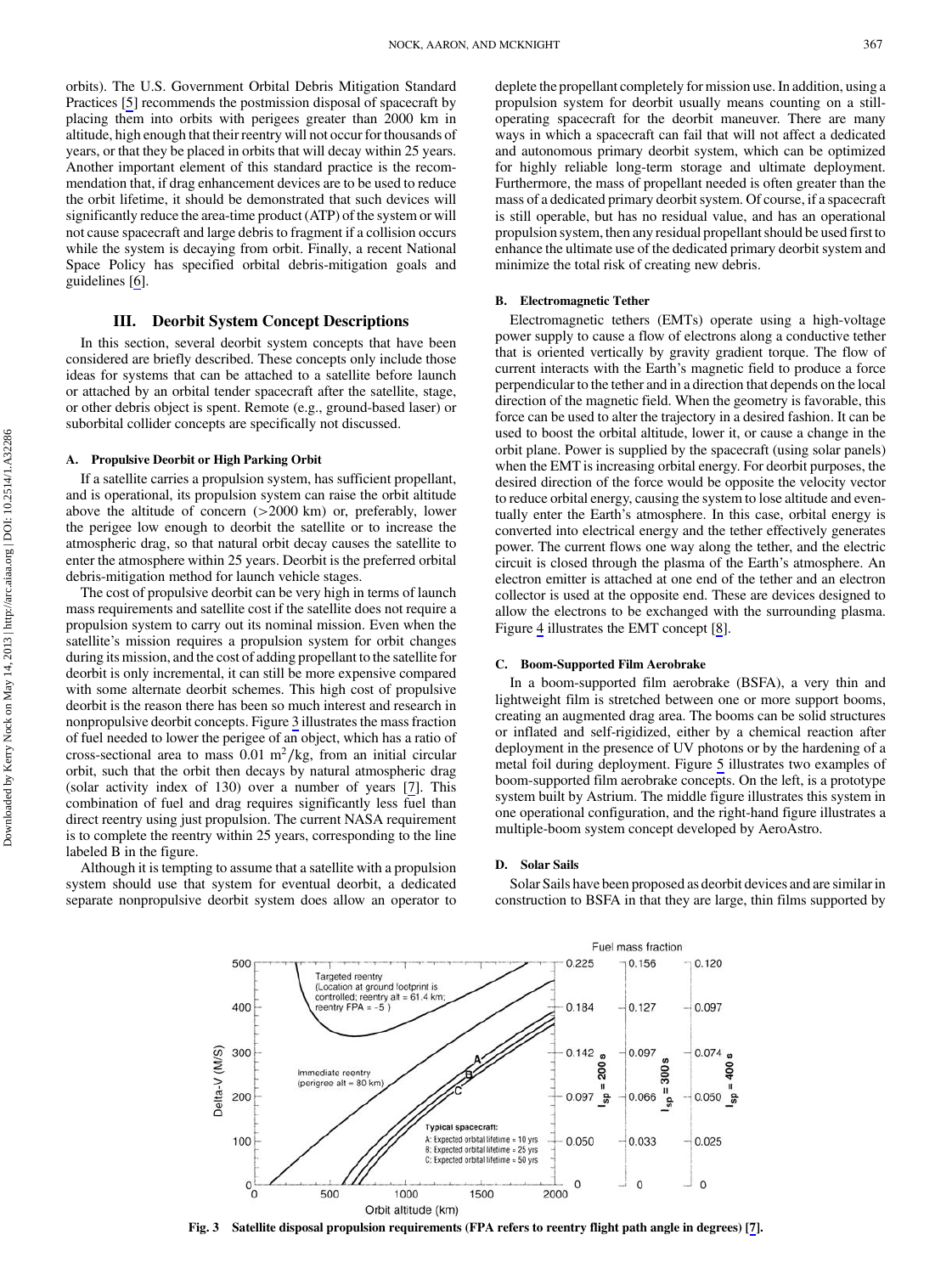<span id="page-3-0"></span>

Fig. 4 Example electromagnetic tether concept [\[8](#page-14-0)].



Fig. 5 Example of boom-supported film aerobrake concepts.

booms. At high altitude, where the atmospheric density is low, solar pressure forces could alter the orbit of a satellite being deorbited. At low altitude, the solar sail could act as a drag brake in a similar fashion as a BSFA, as discussed earlier. NanoSail-D is one example of a NASA solar sail flight experiment, whose goals included solar sail deployment and demonstration of deorbit capability.§

# E. Gravity Gradient Tape

A gravity gradient tape is a long, thin film held close to vertical by Earth's gravity gradient torque. A counterweight is used both to extract the film and, as with the EMT, to keep it oriented using the gravity gradient torque. The film, which is very thin and low mass, greatly increases the drag area compared with the bare spacecraft. Figure 6 shows a schematic of one gravity gradient tape concept, showing the tape deployed above the satellite toward the zenith direction and oriented face-on to the ram or velocity direction.

# F. Inflation-Maintained Ultrathin Envelope

An inflation-maintained ultrathin envelope is an option for creating enhanced drag area, in which one is willing to carry the required system elements (gas, sensors, and controls) to enable inflation and pressure maintenance in the Earth's meteoroid and orbital debris environment. A small amount of gas is required for typical applications because the pressures are exceedingly low. As gas leaks through holes created by particles, it is replenished to maintain proper pressure. In addition, as the ambient stagnation pressure increases as the orbital altitude is lowered, the pressure within the envelope must likewise be increased. External forces are



Fig. 6 Schematic of one gravity gradient tape concept.

<sup>§</sup> Data available online at [http://www.nasa.gov/centers/marshall/pdf/](http://www.nasa.gov/centers/marshall/pdf/484314main_NASAfactsNanoSail-D.pdf) [484314main\\_NASAfactsNanoSail-D.pdf](http://www.nasa.gov/centers/marshall/pdf/484314main_NASAfactsNanoSail-D.pdf) [retrieved 21 July 2011].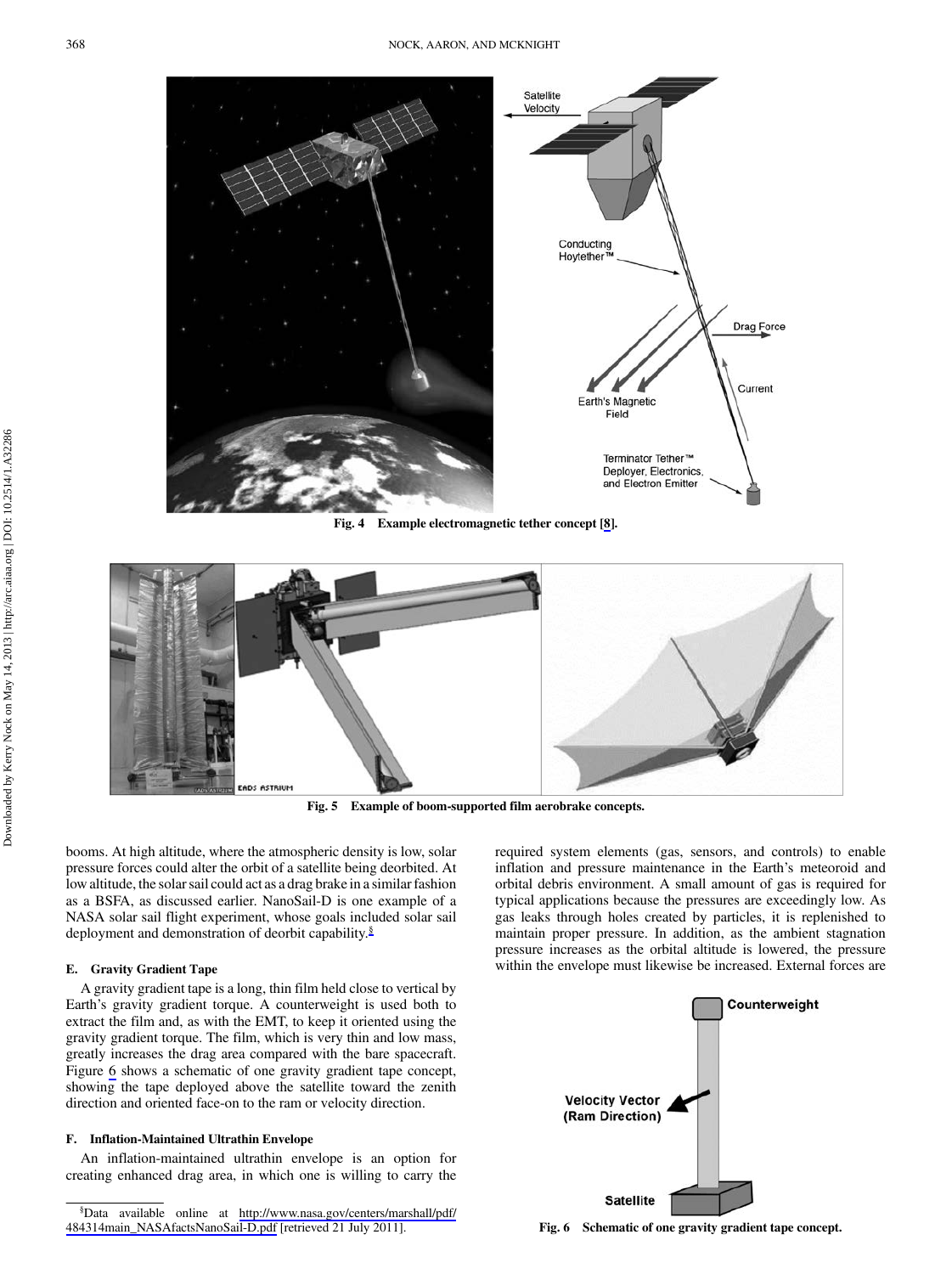<span id="page-4-0"></span>counteracted by envelope design and internal pressure within the envelope. Figure 7 illustrates an example of a deployed inflationmaintained ultrathin envelope attached to a large space observation platform.

### G. Rigidizable Space Inflatable Envelope

A rigidizable space inflatable envelope (RSIE) is an option for achieving drag area augmentation if long orbital life is required in the meteoroid and orbital debris environment and if constant inflation is undesirable. In the rigidizable space inflatable envelope concept, an envelope is inflated and allowed to rigidize chemically or by metalworking. Figure 8 shows the Echo II balloon, an example rigidizable space inflatable envelope, being stress tested. In the case of the chemical rigidization, the envelope is made of a material that becomes rigid when exposed to UV photons or heat. In the case of the mechanical rigidization, a relatively thick, very soft metal film is layered on a polymeric film. At the end of deployment, the envelope is overinflated to ensure the metal is stretched a little beyond its tensile yield point. When the gas is later vented, the metal goes into compression (balanced by the residual tension in the polymeric film). This straightens out all the wrinkles and the metal supports the polymer in a stable shape without requiring internal pressure. As with the booms of the BSFA, the areal density of a RSIE is on the order of <sup>100</sup>–200 g∕m<sup>2</sup>, depending on rigidizing concept. The Echo II balloon flown in 1964 had an areal density of only 40 g/m<sup>2</sup>, however,<br>Echo II was not attached to a large mass (i.e. a spacecraft) and Echo II was not attached to a large mass (i.e., a spacecraft) and, therefore, the envelope was quite lightweight because it did not need to support any loads caused by external forces (i.e., solar or drag forces).

# IV. Hypervelocity Impacts in Space

In discussing any aspect of debris control measures, it is essential to understand the dynamics of two independent Earth orbiting



Example inflation-maintained ultrathin envelope.



Fig. 8 Echo II rigidizable space inflatable envelope (courtesy of NASA).

objects. It is very difficult and fuel-consuming for two objects to be brought close to each other at low velocities. And so, any typical encounter in low Earth orbit must be assumed to be at relative velocities comparable to, or larger than, orbital velocities (i.e., 7–11 km∕s). At these velocities, any encounter is considered to be "hypervelocity," which technically means the impact velocity is greater than the speed of sound in the target. The speed of sound in aluminum, a major component of spacecraft structures, is several kilometers per second, well below the typical impact velocity of objects in low Earth orbit. However, more pointedly, being in the hypervelocity regimes means that the impacts are devastating to both the impactor and target.

The physical significance of an impact being hypervelocity is that the shock wave propagates efficiently in all directions in the target and impactor so rapidly that little momentum transfer is seen between the two colliding objects. Typically, at low velocities, when two objects collide, the two independent objects before the event are greatly affected in the motion after the event by the encounter. For example, two cars that collide at right angles at an intersection often careen off each other at a 45 deg angle to the impact, roughly averaging the preimpact momentums of the two vehicles. For hypervelocity collision, the result is much different. After an event, the ensemble of fragments created typically continues on a nearly exact trajectory, as it would have before, except now in a thousand pieces. So, impact energy is efficiently and rapidly absorbed by the target and impactor resulting in rapidly expanding debris clouds, but with little momentum transfer.

However, in real life, the situation is never quite that simple, especially when dealing with complex aerospace structures with many voids and different densities where the material properties change significantly. To determine when a complex structure would completely fragment, a series of experiments over many years (new ones are being conducted now to continue to refine algorithms) were conducted to determine the threshold of impact energy to mass ratio (EMR) of the target that would result in the target completely fragmenting. The threshold of 35–45 J∕g was determined and has been verified several times since in independent impact experiments [\[9\]](#page-14-0). It should be noted, however, that this EMR threshold of 35–45 J∕g was predicting when a target would completely fragment *and* produce debris that followed a power law of the distribution of fragment masses. In reality, a lower threshold could still produce a catastrophic breakup event, but the mass distribution might follow an exponential distribution (which more closely mimics an explosive event). This lower threshold has been determined to be about 10–15 J∕g [[9](#page-14-0)]. A few different collision scenarios relevant to the examination of deorbit options in low Earth orbit will now be examined.

### A. Satellite-to-Satellite Impacts

In this section, the focus is on the physics of hard-body-to-hardbody impacts of satellites and the debris produced as a result. As discussed earlier, the impact of two large objects, like satellites or rocket bodies, will, in general, result in catastrophic fragmentation of the two objects into two expanding debris clouds centered on the trajectories of the original objects. The future hazard from orbital debris will be largely driven by the lethal debris population (any fragment greater than 5 mm in diameter) that will be created in the thousands from hard-body-to-hard-body collisions of large objects. Therefore, although it is desirable to control the growth of the small debris population, this is best done by removing large derelict objects that might later spawn the lethal fragments through collisions [\[4\]](#page-14-0).

### B. Satellite-Sized Object Impacts with Films, Tethers, and Booms

This section discusses the physics of the impact of a large object, like a spacecraft, with films, tethers, or booms of the types that could be deployed as part of a deorbit device. Here the focus is the degree to which the large object is disrupted by the impact with the film, tether, or boom, thus creating numerous and dangerous 10-cm-sized objects. In studying this problem, an example is used of a satellite-sized object mass of 1200 kg with a cross-sectional area of 4.4  $m<sup>2</sup>$ .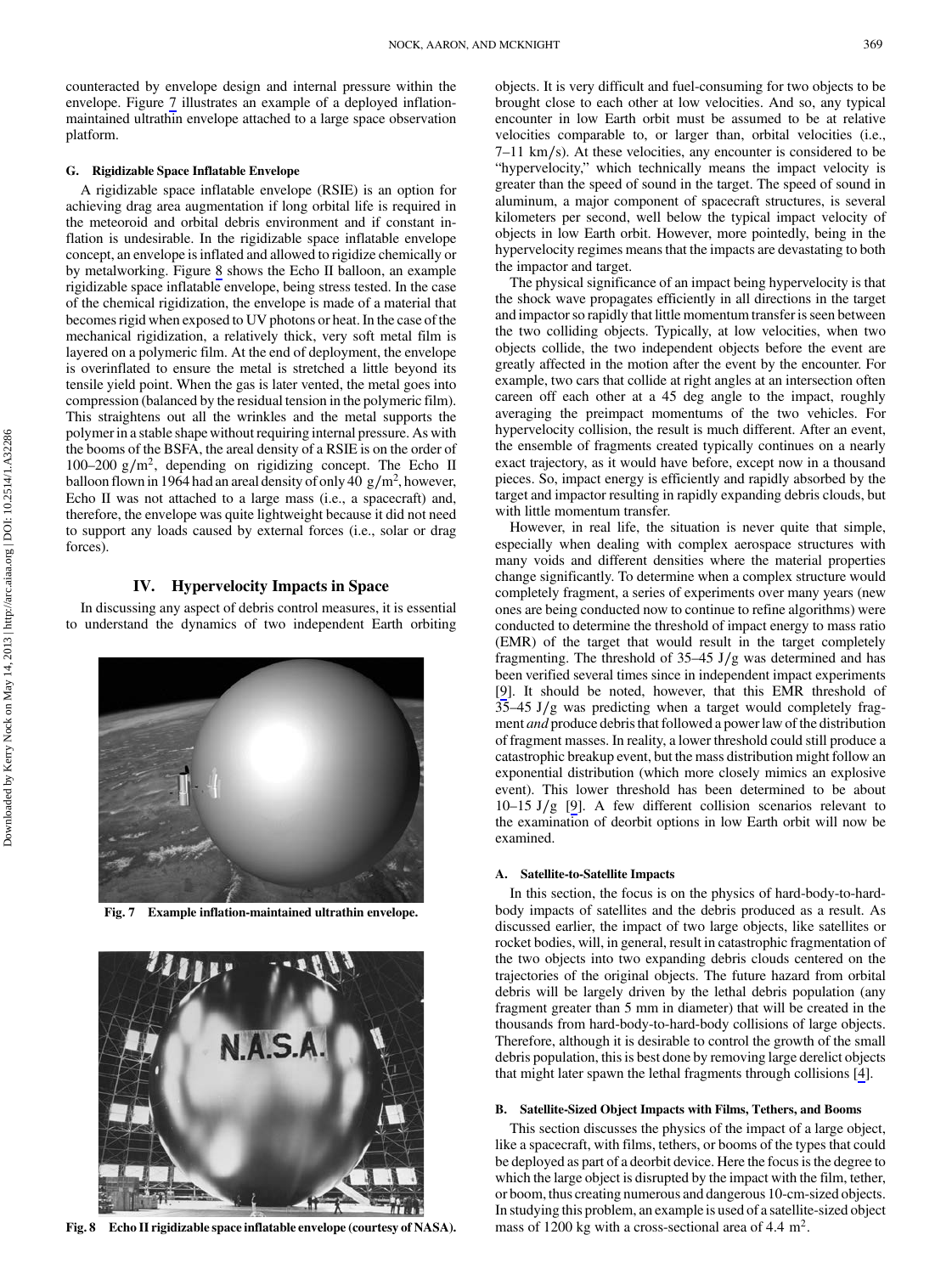# 1. Film Impacts

If this satellite-sized object were to collide (normal impact) with a very thin film, a  $4.4 \text{ m}^2$  area of the film would, in essence, "impact" the object. If the film were  $6.35$ - $\mu$ m-thick Kapton (areal density of 9 g∕m2), the total "projectile" mass would be about 0.04 kg. The energy of this projectile would then be  $2 \times 10^6$  J if the projectile speed were 10 km/s. Because the object has a mass of  $1.2 \times 10^6$  g (1200 kg) the EMR, as discussed earlier, would be 1.7 J∕g, well below either threshold for breakup. Furthermore, these assumptions may be conservative because the breakup analysis assumes that all the energy is contained in a compact particle, not an extended thin film. For a normal impact with an enclosed envelope, there will actually be two impacts with film separated by a few milliseconds, depending on the envelope size and relative velocity. If, however, the envelope film were the areal density required for rigidizable space inflatables, the order of 100–200  $g/m^2$ , the EMR would be between 18–36 J∕g above the disruption limit of 10–15 J∕g. Even though this analysis is conservative (i.e., it assumes all the energy of the film is contained in a single particle, not in an extended film), these EMR values indicate that there is a strong likelihood of satellite disruption if it impacted a rigidized space inflatable. This analysis can be extended to an object striking the edge of an enclosed envelope of a flat, thin film seen edge-on. Here, it is assumed that the object carves out a section of a large enclosed envelope that is 2 m wide by 10 m long. This equivalent projectile mass is 0.180 kg. Even still, the EMR is only 7.5 J∕g, still below both breakup threshold limits. In this case, the impact will be absorbed by a section of the satellite and concentrated at the point of tangency. For rigidizable space inflatable films, the EMR would be between 75 and 150 J/g, well over the breakup threshold.

From this analysis, it is concluded that an impact between a satellite-sized object and a rigidizable space inflatable film will cause disruption of the satellite-sized object. For impacts with very thin films or even a deployed enclosed envelope constructed of a very thin film, catastrophic fragmentation and breakup of the object will not occur. However, the separation of appendages from the object is expected due to the high, induced relative velocities of the object with respect to its appendages after impact. Figure 9 illustrates just such an impact. In the very unlikely event of a collision between a thin film and an operating spacecraft, damage to that spacecraft may well interfere with its continued operation, but complete disruption resulting in a lot of new and large (10 cm) debris is not expected to occur. The degree of damage to the satellite will depend on the nature of the satellite and the geometry of the impact.

### 2. Impacts

One can also calculate the EMR of satellite-sized objects to tether collisions to see if these collisions can cause catastrophic disruption of the impactor. If one assumes the tether mass to be about 3 kg per kilometer of length, its mass will be about 3 g per meter of length. If the reference satellite-sized object cross-sectional area were to strike this tether, about 2.1 m of tether would be impacted (assuming a square cross-sectional shape). The mass of this segment of tether would therefore be 6.3 g. The EMR of this impact is considerably less than the thin film at about 0.26 J∕g. One can conclude that impact of a spacecraft-sized object with a typical tether used in deorbit systems



would not disrupt the object, however, similar to the thin-film impact, it is likely to damage an operating spacecraft.

### 3. Boom Impacts

Booms deployed in deorbit systems could include rigid metal or composite rods or tubes or rigidizable space inflatable films in the form of booms, which are used to extend very thin films for creating drag area. These booms need to be strong enough to withstand the aerodynamic forces on them without buckling, especially as the orbit is lowered and the atmospheric density increases. Depending on the size of drag brake, typical booms will have a linear density between about 200–400 g∕m. Given this range, the EMR of a satellite-sized object colliding with such booms will be about 17–35 J∕g, which is above that required for a catastrophic breakup event of the satellitesized object.

### C. Small Particle Impacts with Extended Structures

Here, the concern is with the impact of small particles with extended structures of deorbit systems. Extended structures can be conducting tethers, long booms that assist in deploying thin-film drag-augmentation areas, or extended thin-film tapes deployed via gravity gradient forces to augment drag area. There are two classes of impacts with extended structures of concern to deorbit devices and their safe operation. First, there are impacts of small particles with these structures that can damage or sever the extended structure and, second, impacts with large objects that can not only sever the extended structure, but which can cause failure of operating satellites and/or catastrophic debris-generation events.

Particles as small as the order of a 10th the diameter of an extended structure can sever or severely damage it. Most of the emphasis on the safety of space tethers has been the potential for small meteoroid and orbital debris (MOD) particle impacts, which can sever the tether. In the case of a small diameter tether, say 1 mm, MOD particles as small as 0.1 mm can sever it. These size particles are numerous in LEO, which means that the order of 200 impacts would be expected per square meter, per year of operation, according to the NASA Orbital Debris Environment Model 2000 for a 833 km altitude, 98.2 deg inclination orbit [\[10](#page-14-0)].

For a 20-km-long tether, typical of deorbit tether devices, this environment could cause a very high probability of the severing of a tether in as little as a 10th of a day. For this reason, space tethers have employed innovative, multistrand structures to significantly reduce the probability of severing the tether during operation. Extended boom structures have a similar problem, however, the size of the particles must be larger and the booms are shorter than tethers, hence the probability of a severing impact is lower. In addition, if multiple booms are deployed, the implication of impact severing of the structure on drag device operation can be much less.

### D. Small Particle Impacts on Thin Films

This section focuses on the impact of small particles with thin films that can be components of drag-augmentation deorbit devices. Such films can be deployed as a single sheet or as a gas-filled enclosed envelope. In the former case, particle impacts, and the holes they create, will not substantially reduce the effectiveness of the dragaugmentation device. However, for a gas-filled envelope, leakage of gas through impact-generated holes will deform the envelope and reduce its cross-sectional area, thus reducing its drag performance. Therefore, this type of impact is relevant primarily to enclosed envelopes made of thin films. Because the concern is about enclosed envelopes, it is important to understand the possibility of creating no holes or one or two holes by a particle impact. Figure [10](#page-6-0) illustrates the spectrum of holing possibilities.

The vertical axis represents the EMR of the particle/film impact (energy of the film participating in the impact divided by mass of particle, which is considered the "target" here), and the horizontal axis represents the particle size. Very small particle impacts, with high EMR, will create craters but no holes. Large particle impacts, even with low EMR, will create two holes in an enclosed film. In Fig. 9 Notional satellite impact with an ultrathin spherical envelope. between, there is a particle size for which only one hole will be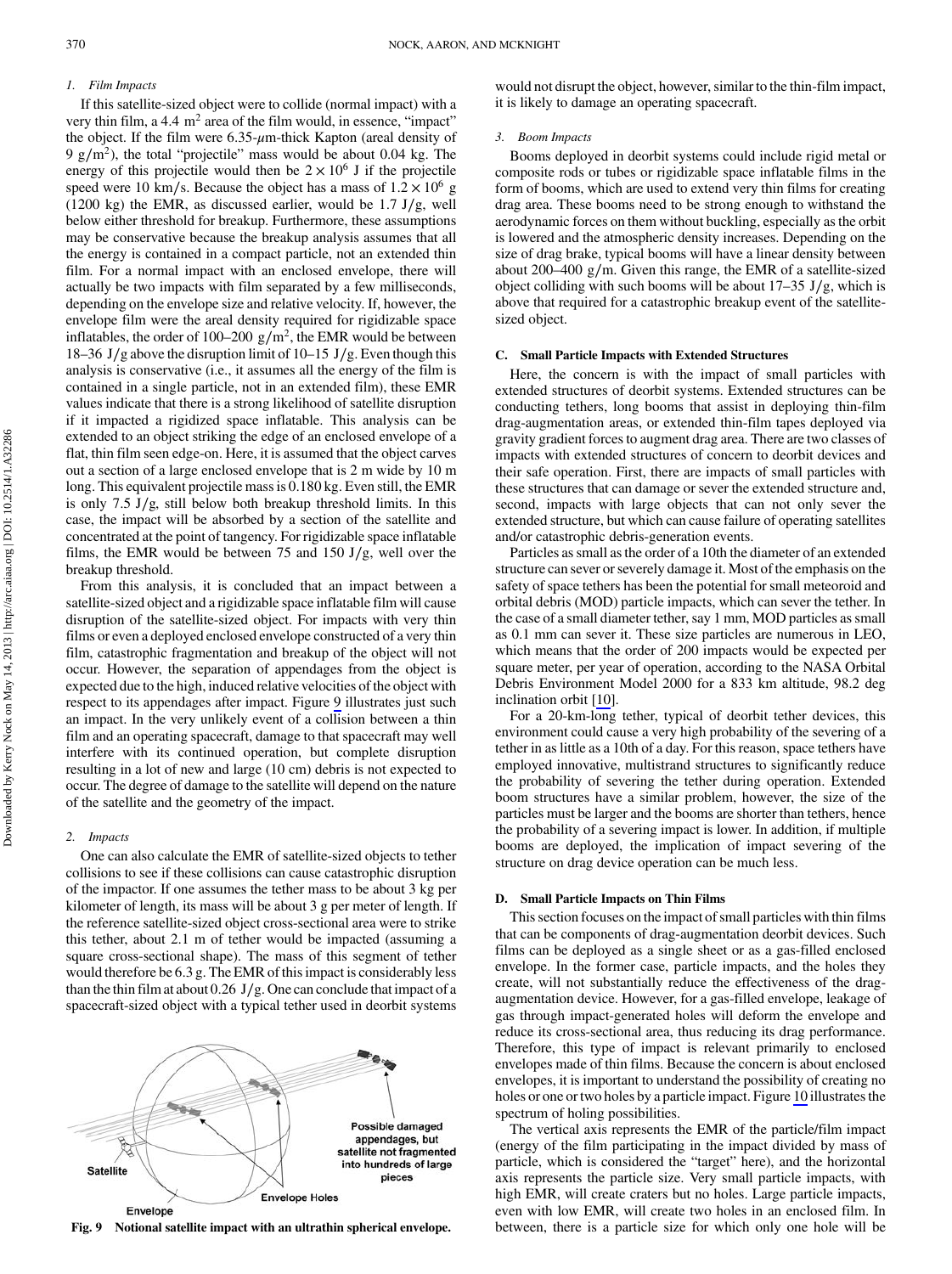Spectrum of Hypervelocity Impacts Involving Small Particles and Very Thin Films

<span id="page-6-0"></span>

Fig. 10 Spectrum of holing possibilities.

created because the particle completely disintegrates at impact. Hole sizes, for large particle impacts, are generally a little larger than the impacting particle [\[11](#page-14-0)]. Using the hypervelocity impact physics of Sawle [[11\]](#page-14-0), EMR physics [[9](#page-14-0)], and assuming an envelope 3.0  $\mu$ m thick and a particle made of  $Al_2O_3$ , a very common component of orbital debris, the largest particle size that causes complete decomposition into molecules is found to have a diameter of 1.05e <sup>−</sup> 5 m. Any particle smaller than this will only form one entrance hole and no exit hole. For larger particles up to a certain size, the impact will result in particle fragmentation. If this fragmentation is complete enough, the remaining particles will not be large enough to cause a hole in the opposite wall of an enclosed envelope. For a 37-m-diam spherical envelope operating in the typical meteoroid and orbital debris environment seen in 833 km altitude, sun-synchronous orbits, it is calculated that holing buildup will be less than  $1 \text{ cm}^2$  per day. For typical overpressures required to maintain envelope shape, this level of holing will require less than 1 kg of helium gas over a one year deorbit, a reasonable level of inflation gas [\[12](#page-14-0)].

### V. Area-Time Product Considerations

This section discusses the concept of ATP and how it relates to deorbit system operation and the risks of making the problem worse. The ATP is the projected area of an object as viewed along its orbital flight path, multiplied by the time the object spends in orbit. If a spacecraft has a projected area of  $4 \text{ m}^2$  and it spends 1000 years in orbit, then its ATP is 4 m<sup>2</sup>  $\times$  1000 years = 4000 m<sup>2</sup> · y.

ATP is referred to in orbital debris-mitigation guidelines written by several different organizations. For instance, the U.S. Government Orbital Debris Mitigation Standard Practices [[5](#page-14-0)] state, "If drag enhancement devices are to be used to reduce the orbit lifetime, it should be demonstrated that such devices will significantly reduce the ATP of the system or will not cause spacecraft or large debris to fragment if a collision occurs while the system is decaying from orbit." It is clear from this language that the authors implicitly assume that risk of collision is proportional to ATP. To a certain extent, this is valid. However, it will be shown that there are subtleties that should not be neglected in a careful risk analysis. To the extent that ATP is a surrogate for collision risk, ATP is useful because it is much simpler to calculate than actual probability of collision. With the use of the appropriate areas, instead of just the simple projected area, ATP can be used to make valid risk comparisons between different systems without actually calculating absolute probabilities.

There are several ATPs of interest relative to deorbit systems. These include the drag ATP that determines how rapidly an object's orbit will decay; the ATP for collisions of very small MOD objects with spacecraft; the ATP for impacts of the bare spacecraft with large debris objects, which typically will completely disrupt both objects and create significant new large debris (*>*10 cm); and the ATP for collisions between very lightweight elements of deorbit systems and other spacecraft or debris, which do not typically create significant new debris, although they may damage the other spacecraft.

### A. Drag Area-Time Product

The drag ATP is the ATP discussed in all the policies, procedures, and guidelines mentioned earlier. This ATP is strictly the crosssectional area (CSA) of a space object as it relates to atmospheric drag contribution (i.e., the drag CSA). This is the average area of the spacecraft projected along its flight path, multiplied by the time spent in orbit. Devices have been proposed that will significantly increase the area of a spacecraft after it has completed its useful mission. The idea is to increase the small aerodynamic drag and thereby reduce the time spent in orbit. However, it turns out that the time to deorbit is exactly inversely proportional to the increase in area and, as a result, the drag ATP is the same with either the small area or the larger area. This is illustrated in Fig. [11.](#page-7-0)

In this example, a bare spacecraft has a projected drag CSA of 4 m<sup>2</sup>. Starting at an altitude of 833 km, computation of the orbital decay shows that the orbit will lower by 2 m over a time period corresponding to 25 orbits around the earth. The air density at this altitude is very low, and so it takes a long time to reduce the orbital energy. From this starting point, it would take several centuries for the spacecraft to finally enter the Earth's atmosphere. In the example, a very large, very thin balloon is inflated as a method of increasing the drag area. For this hypothetical example, the projected area of the balloon is 1000  $\mathrm{m}^2$ , an increase in area by a factor of 250. Assuming the same drag coefficient for the bare spacecraft and for the balloon (a reasonable assumption for the highly rarefied hypersonic flow encountered by spacecraft), the drag force increases by a factor of 250 in direct proportion to the increase in area. This increases the rate of loss of orbital energy, also in direct proportion to the increased area. It follows that the time needed to lower the orbital altitude by the same 2 m is 1∕250th of the original time and, therefore, that the drag ATP is exactly the same in these two cases.

If the risk of a dangerous collision were indeed proportional to the drag ATP, then there would be no value in deploying the large drag device because the overall risk would be unchanged. As will be described, there are a number of reasons why the risk is significantly lower with the large drag device, which is fortunate because they can now be safely included in the arsenal of weapons to combat the growing orbital debris problem.

### B. Collision Cross-Sectional Area

Several ATPs refer to different kinds of collisions (collisions that completely disrupt other large objects, collisions that disable space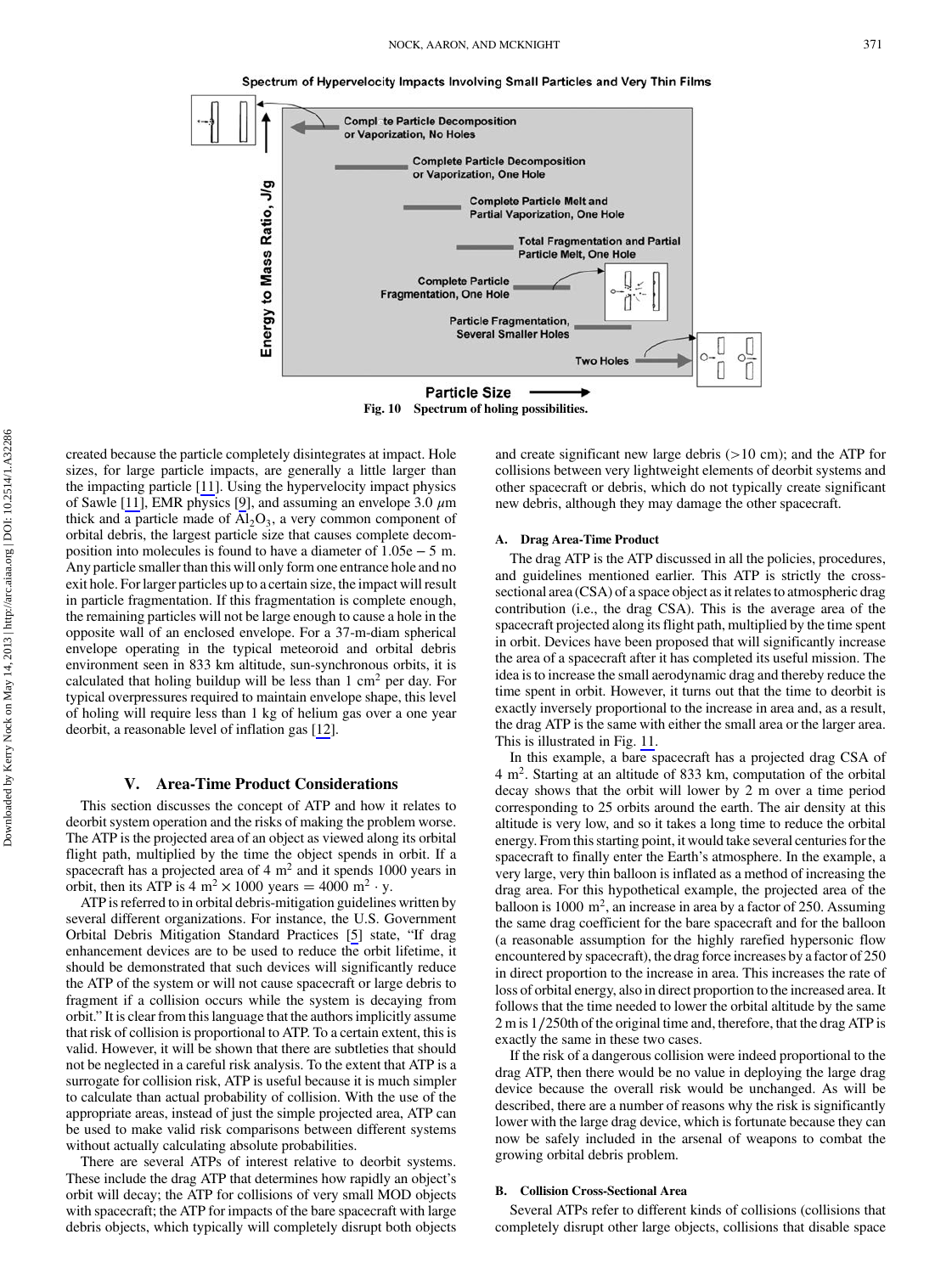<span id="page-7-0"></span>

systems, but do not disrupt them, collisions that create a lot of new debris, and collisions that do not create significant new debris). In discussions of all of these, the concept of collision CSA is useful. It is somewhat analogous to the collision CSA for particle physics. Particles can interact (or "collide") when they pass within some distance of one another, even though that distance is much larger than the physical size of either particle.

Figure 12 depicts the outline of a spacecraft colliding with a large piece of orbital debris. It is obvious by looking at the figure that a collision can occur even when the center of the orbital debris passes outside the projected (drag) area of the spacecraft. The characteristic length of the orbital debris is shown as 2.0 m. This size corresponds to the peak of the size distribution of all orbital debris when plotted according to the area of the debris [[13\]](#page-14-0). That is, most of the area of all orbital debris is concentrated at sizes close to this size. There are many more small objects, but they each have very small area and their aggregate area is still less than that for the larger objects of about 2.0 m in size.

The smooth outline drawn around the spacecraft at a distance of 1.0 m (half the size of the debris) shows the approximate region through which the center of the debris could pass and result in a collision with the spacecraft. The size of this collision CSA depends on both the size of the spacecraft and the size of the debris with which the spacecraft might collide.

The collision CSA is somewhat analogous to the "casualty area" used by NASA [[14\]](#page-14-0) in estimating the probability of debris surviving to the ground and seriously injuring people. For "collisions" between debris objects that survive reentry and a standing human, the casualty area is computed as follows:

$$
D_A = \sum_{i=1}^N \left(\sqrt{A_H} + \sqrt{A_i}\right)^2
$$

where  $A_i$  is the area of the *i*th debris object and  $A_H$ , 0.36 m<sup>2</sup>, is the area of an average standing human. The summation is over all *N* debris objects surviving to the ground. This equation is valid for fairly compact objects. However, it is seriously inaccurate for extended objects that survive reentry, such as tethers and booms, where one dimension is significantly greater than the other two. Fortunately, extended objects usually do not survive reentry; hence, the NASA equation works just fine.

For example, for an orbital spacecraft with a 2 m by 2 m square projected area, colliding with a piece of debris with an area *Ai* of



Fig. 12 Collision cross-sectional area.

3.14  $m<sup>2</sup>$  (a spherical object with a characteristic dimension of 2 m), the preceding NASA equation would give an augmented CSA of 14.23  $m<sup>2</sup>$  as illustrated in Fig. 13. Note that in this figure, the dimension of 0.866 m is half the side of a square with the same area as the round debris object with diameter 2 m. Extending the boundary of the spacecraft by 1 m (half the characteristic length of the debris) gives a slightly larger area of  $15.12 \text{ m}^2$  than would be calculated from the NASA equation, as shown in Fig. 14. However, the reference spacecraft is not a square and the characteristic debris object is modeled as a 2-m-diam sphere. The reference spacecraft is modeled as a square bus 1  $m<sup>2</sup>$  with a solar panel 2 m by 0.75 m extending from each side, as shown in Fig. [15](#page-8-0). Extending the boundary by 1 m (and



Fig. 14 Area augmentation approach used here.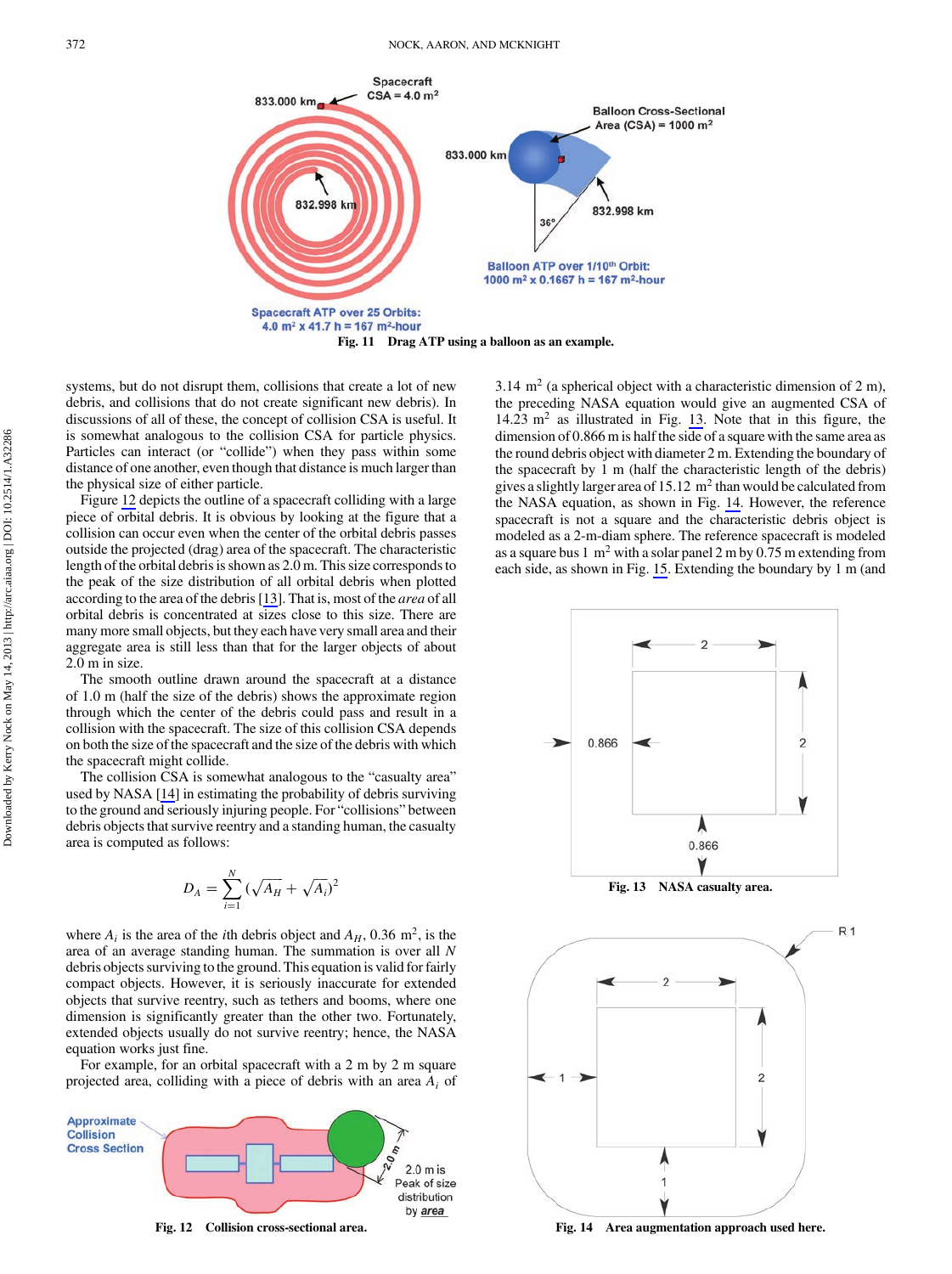<span id="page-8-0"></span>

Fig. 15 Bare spacecraft  $(4 \text{ m}^2)$  and augmented collision cross-sectional area  $(18.6 \text{ m}^2)$ .

neglecting the small arc that should cover the jog between the spacecraft and the solar panels, and for simplicity in writing equations in Microsoft Excel), the collision CSA is  $18.62 \text{ m}^2$ . Including the missing arcs, computer-aided design software gives an area of 18.78 m<sup>2</sup>. Because this is less than a 1% difference, the simple calculation is used. With these compact objects, the differences between the NASA equation and the approach used here for orbital objects are small. However, for a 1-mm-diam tether with a length of 5 km, the difference is huge. The projected, or drag, CSA of the tether is  $5 \text{ m}^2$ . For the 2 m debris object, the NASA equation would give a collision area of ~18 m<sup>2</sup>. However, if the length, 5000 m, is multiplied by the 2 m dimension of the colliding debris, an area of a little over 10,000 m<sup>2</sup> is computed, which is illustrated in Fig. 16. In this case, the results differ by three orders of magnitude. Because deorbit systems are being compared with extended linear dimensions, this more complex approach is used in computing collision CSA. This is done for all cases for consistency.

An ATP based on collision CSA rather than on drag CSA would more correctly represent collision probability. Collision ATP does not give the actual probability of collision, but allows a proportional

 $0.001$  $R<sub>1</sub>$  $0.001$ 5000 5000

Fig. 16 Bare tether  $(5 \text{ m}^2)$  and augmented collision cross-sectional area  $(\geq 20,000 \text{ m}^2)$ .

comparison between different systems to determine which has a greater probability of collision with debris of a particular size of interest.

Figure 17 compares collision CSA augmentation over the bare object for a space object with a 4 m<sup>2</sup> projected drag CSA (1 m<sup>2</sup> spacecraft bus with two 2 m by 0.75 m solar arrays) and a balloon with a projected drag CSA of 1000 m2. The ratio of the augmented collision CSA to the drag area is shown in Table 1 for different-sized debris objects for the spacecraft and the balloon.

For 2-m-sized debris objects, the collision CSA for the spacecraft is about 4.66 times the bare drag area, whereas for the balloon, the augmentation in area is only 12%. Even for 10-cm-sized debris objects, the collision CSA for the spacecraft is 15% larger than the drag area. For the balloon, the increase in area for collisions with 10 cm debris objects is less than 1%.

If an ATP is formed using the augmented collision CSA instead of the bare drag CSA, the comparison between the spacecraft and the large drag device no longer comes out the same. This is shown in Fig. [18](#page-9-0), which corresponds to the same situation as Fig. [11](#page-7-0). Both the spacecraft and the spacecraft with extended drag device have the same drag ATP of  $167 \text{ m}^2 \cdot \text{h}$ , but the collision ATP, which more accurately represents the likelihood of colliding with a debris object with a size of 2.0 m, is 776  $m<sup>2</sup> \cdot h$  for the spacecraft, but only  $187 \text{ m}^2 \cdot \text{h}$  for the balloon. Already, it can be seen that using collision CSA instead of drag area gives a significant benefit to a large drag device compared with the spacecraft, with regard to likelihood of colliding with orbital debris. However, as will be seen in the next



Fig. 17 Collision cross-sectional area augmentation example with a balloon device.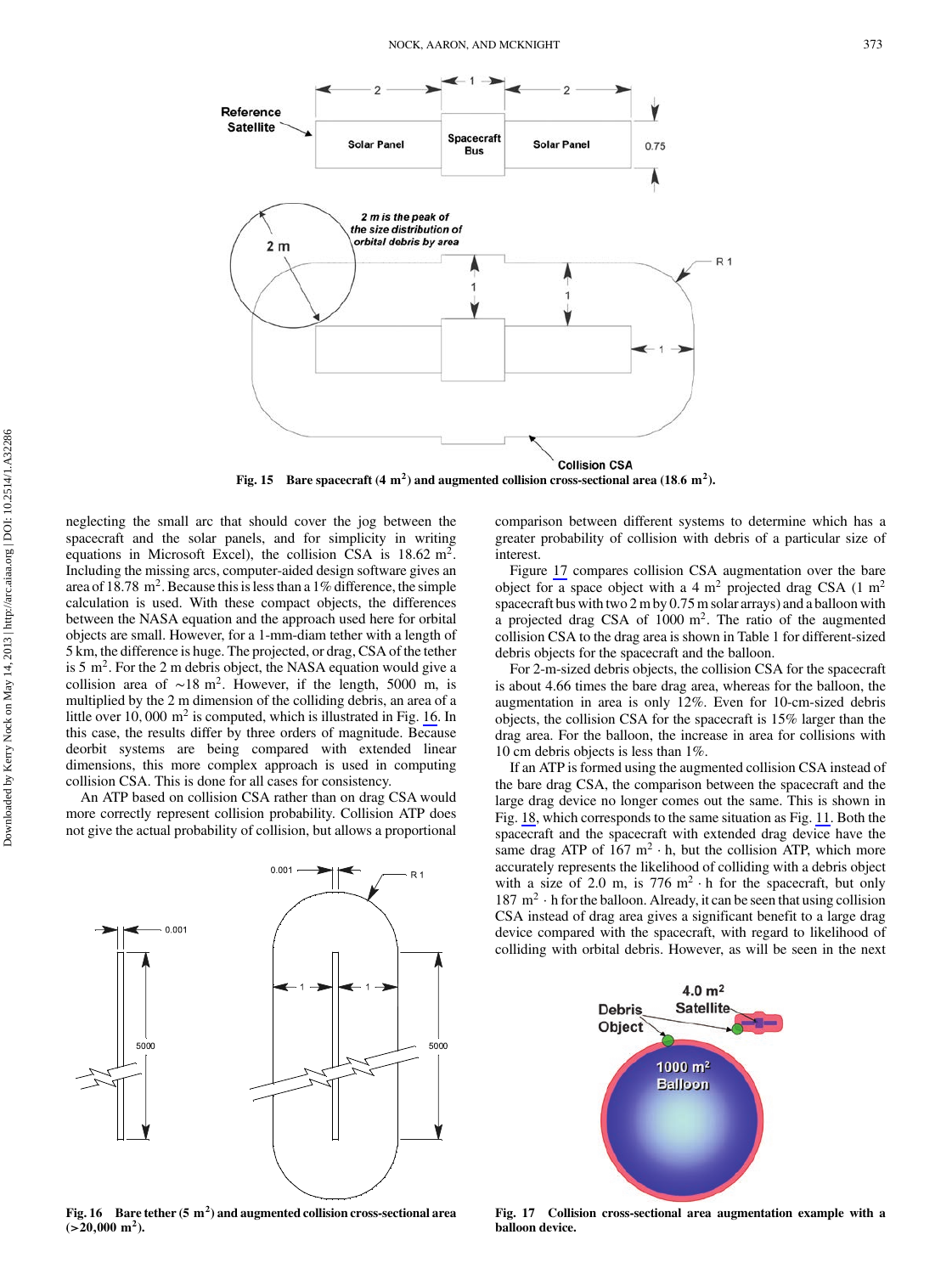Table 1 Impact CSA augmentation factors

<span id="page-9-0"></span>

| auginchiauvii Iacturs |                 |                  |                  |
|-----------------------|-----------------|------------------|------------------|
| Debris size           | $10 \text{ cm}$ | 1.0 <sub>m</sub> | 2.0 <sub>m</sub> |
| Spacecraft            | 1.15            | 2.63             | 4.66             |
| Balloon               | 1.01            | 1.06             | 1.12             |
|                       |                 |                  |                  |

section, there are additional benefits associated with large, thin drag devices.

# C. Debris-Generating Area-Time Product

As discussed in Sec. [IV,](#page-4-0) collisions between a debris object and an ultrathin film does not generate significant new debris. The mass of the film involved in the collision is so small that there is not enough energy to cause disruption of the debris object, despite the very high impact velocity. In contrast, collisions between the high-density spacecraft and a large debris object will produce a very high-energy impact leading to complete disruption of both hard bodies (the spacecraft and the debris) and will typically yield thousands of new large fragments, as was demonstrated by the Chinese antisatellite experiment. The number of fragments from this experiment alone is now over 3000, representing over 22% of all cataloged orbital debris objects in LEO [[15\]](#page-14-0). Thus, there is a significant risk of creating new debris only for the high-energy impact region of the combined spacecraft balloon area versus all of the area for the bare spacecraft with no large drag device. Figure 19 illustrates these two regions (high-energy debris-generating region and low-energy non-debrisgenerating region). The collision area for generating new debris is now exactly the same in the two cases, but the associated debrisgenerating ATP is hugely different in the two cases. For the bare spacecraft, it is still 776  $m^2 \cdot h$ , whereas for the spacecraft attached to the ultrathin balloon, the debris-generating ATP is only  $3.10 \text{ m}^2 \cdot \text{h}$ (a factor of 250 lower). It should, by now, be clear that the original guidelines would inadvertently have eliminated the balloon as a viable orbital debris-mitigation approach, whereas with the correct ATP, it is obvious that there is a tremendous advantage in using it.

Some drag enhancement devices have a significantly greater mass areal density than an ultrathin balloon film. If a collision between the extended drag area and another large object results in significant fragmentation, this drag device cannot take advantage of this significant reduction in debris-generating area, and its entire area must be included in its debris-generating ATP. It will still show a reduction in ATP over the bare spacecraft due to the area augmentation aspect described in the previous section, but it would not be the significant reduction described for the ultrathin-film balloon example used here.

### D. Area-Time Product for Disabling Satellites

The preceding section discussed the appropriate ATP to use when concerned with the generation of significant new debris. The debrisgenerating ATP does not address either damage to other spacecraft or how effective the drag device is after a collision. Naturally, any device that is used to deorbit defunct space systems must take into account the threat caused by its operation to other spacecraft that are still operational. If the operation of a deorbit device interferes with operating satellites, this characteristic is very important in deciding if the deorbit method is really suitable.

**Balloon Collision** 



**Spacecraft Collision**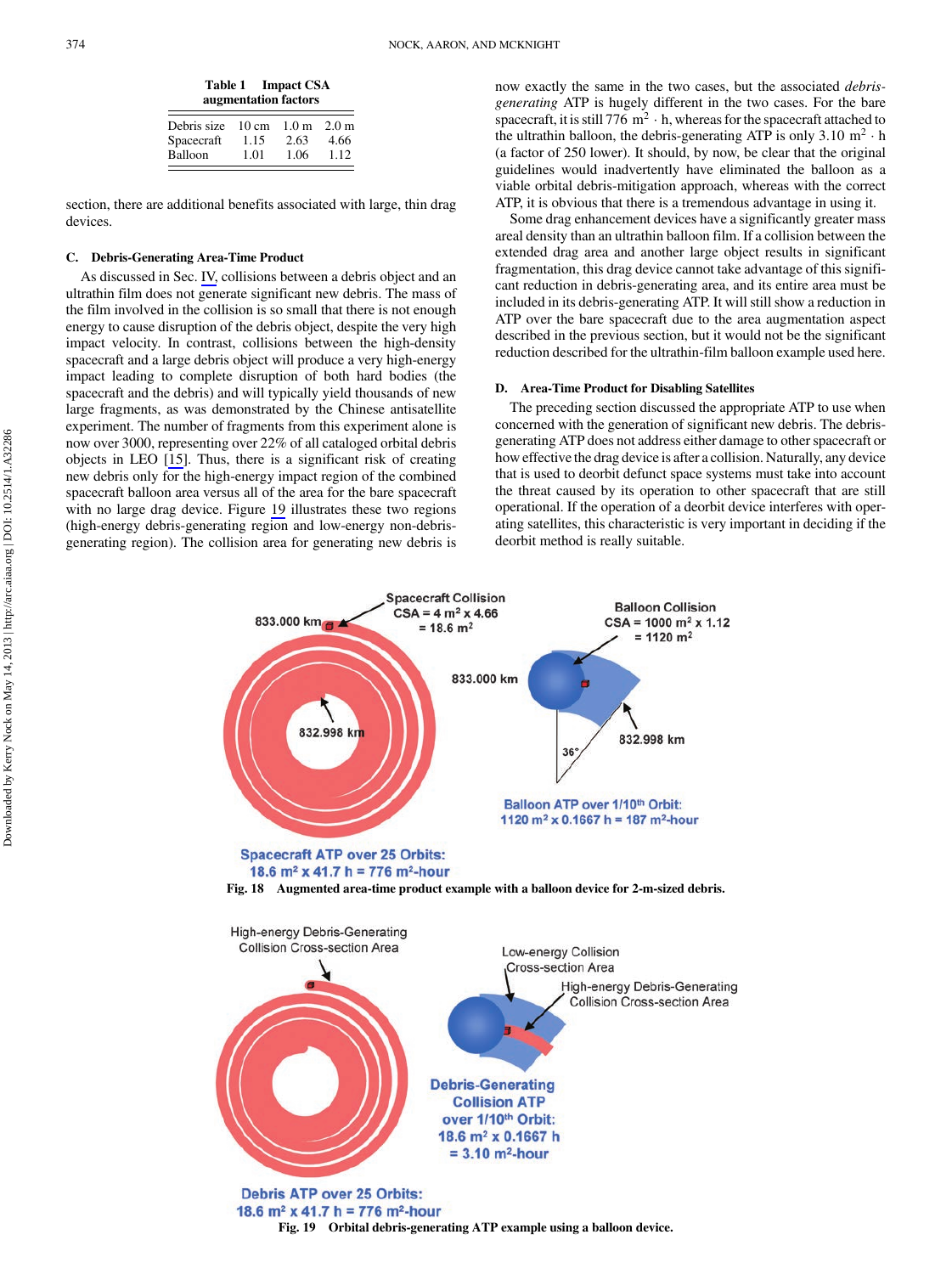

Fig. 20 Atmospheric density as a function of altitude and SA levels.

Continuing with the balloon example, if the balloon film inadvertently collides with an operational spacecraft, even though that is not likely to cause complete disintegration of that spacecraft into debris, it may well cause damage to the spacecraft, preventing it from completing its intended mission. All known objects larger than about 10 cm are currently tracked and their trajectories extrapolated to predict potential close encounters or conjunctions with other objects. When an operating spacecraft with a propulsion system is expected to pass close to another object (either debris or another operating spacecraft), and analysis shows that a significant risk of a collision exists, the operational spacecraft can adjust its orbit to avoid the potential collision. Therefore, no deorbit device poses a credible threat to operating spacecraft with propulsion capability because they can maneuver out of the way.

For potential collisions with nonmaneuverable operating spacecraft, the threat should be based on the collision CSA for the full deorbit device (augmented based on the size of the operating satellite with which it might collide). Such a threat comparison will still show a favorable reduction in the total risk compared with the threat due to the bare spacecraft whose collision ATP is relatively low.

### E. Effects of Solar Activity on Area-Time Product

Figure 20 displays the mass spectrometer and incoherent scatter experiment model (MSISE-90)¶ atmospheric density for four solar activity (SA) levels, namely, low, mean, average-high, and extremehigh solar activity levels. The MSISE model describes the neutral temperature and densities in Earth's atmosphere from the ground to thermospheric heights. Note that, for a mission altitude of 800 km, the density can vary by almost three orders of magnitude, depending on solar activity. The average-high MSISE atmosphere model is approximately representative of the average solar activity  $\pm 1$  year about high sun periods.

One can see that, for the range of altitudes (500–800 km) at which the deorbit systems can spend a majority of time, the atmospheric density can vary by a factor of 1000 depending on solar activity, geomagnetic index, etc. Very clearly, deorbit time can vary considerably, depending on solar activity level, and needs to be considered in designing and using drag-augmentation deorbit systems.

The debris-mitigation policies have incorporated a guideline to remove space assets within 25 years. They implicitly accept the risk of allowing a dead spacecraft to continue carving out a threat volume through space for 25 years. The solar cycle is about 11 years, so

during the 25 years allotted to remove an object from orbit, there will be at least two solar maxima. It is known that during a period of a couple of years centered on solar maximum, the density of the Earth's atmosphere in LEO, up to an altitude of around 900 km, increases by several factors over the average density over the full solar cycle. Between around 600 and 900 km, the air density at solar maximum is about three orders of magnitude greater than at solar minimum. Although this is significant, it should be noted that this extremely high case rarely occurs and, when it does, it is for a very short time, on the order of months. Except at very low altitudes where the bare spacecraft will naturally deorbit on its own without any drag augmentation within a few years, the time part of the ATP for a bare spacecraft effectively averages out the drag variations throughout the solar cycle. But if a large drag enhancement device is deployed and is large enough to complete deorbit in less than about three years, then it makes more sense to wait to deploy the device until a year or so before solar maximum. In this way, it will complete its entire deorbit when the air density, and therefore the drag, is enhanced by a few factors. With the assumption that the device will be operated near solar maximum, then the ATP with the large area can be further reduced by this factor when compared with the bare spacecraft averaged over many solar cycles.

Although deploying the large drag device earlier, rather than waiting for solar maximum, would get the defunct spacecraft out of orbit sooner, it would actually incur greater total integrated risk of collision with other operational spacecraft. Deploying the drag device earlier when the air density is lower means the deorbit time spent with the large drag device deployed would be longer. The extra time would contribute relatively more to the collision ATP. Instead, while waiting for the air density to be higher near solar maximum, one accumulates collision ATP based on just the area of the bare spacecraft. Also, with premature deployment, the drag device itself would experience more collisions with small MOD objects because it would be extended for a longer period of time. Taking these various considerations into account, it is better to wait for higher air density near solar maximum.

To support these claims numerically, NASA's Debris Assessment Software (DAS) [[16\]](#page-14-0) was run, assuming a satellite with bare crosssectional area of 4 m<sup>2</sup>, an area-to-mass ratio of 1.0 m<sup>2</sup>/kg (1000 m<sup>2</sup>) drag area, 1000 kg satellite), and an initial orbit of 833 km altitude and 98.2 deg inclination, for a number of starting times over a period of about three solar cycles. Figure [21](#page-11-0) shows the resulting total deorbit time versus deployment date, and Fig. [22](#page-11-0) shows the date of entry versus deployment date. These two figures give an indication that it is beneficial to wait until just before solar maximum to deploy the large drag device, however, to provide a more quantitative comparison, the

<sup>¶</sup> available online at [http://uap-www.nrl.navy.mil/uap/?](http://uap-www.nrl.navy.mil/uap/?content=article1;code=7643) [content=article1;code=7643](http://uap-www.nrl.navy.mil/uap/?content=article1;code=7643) [retrieved 21 July 2011].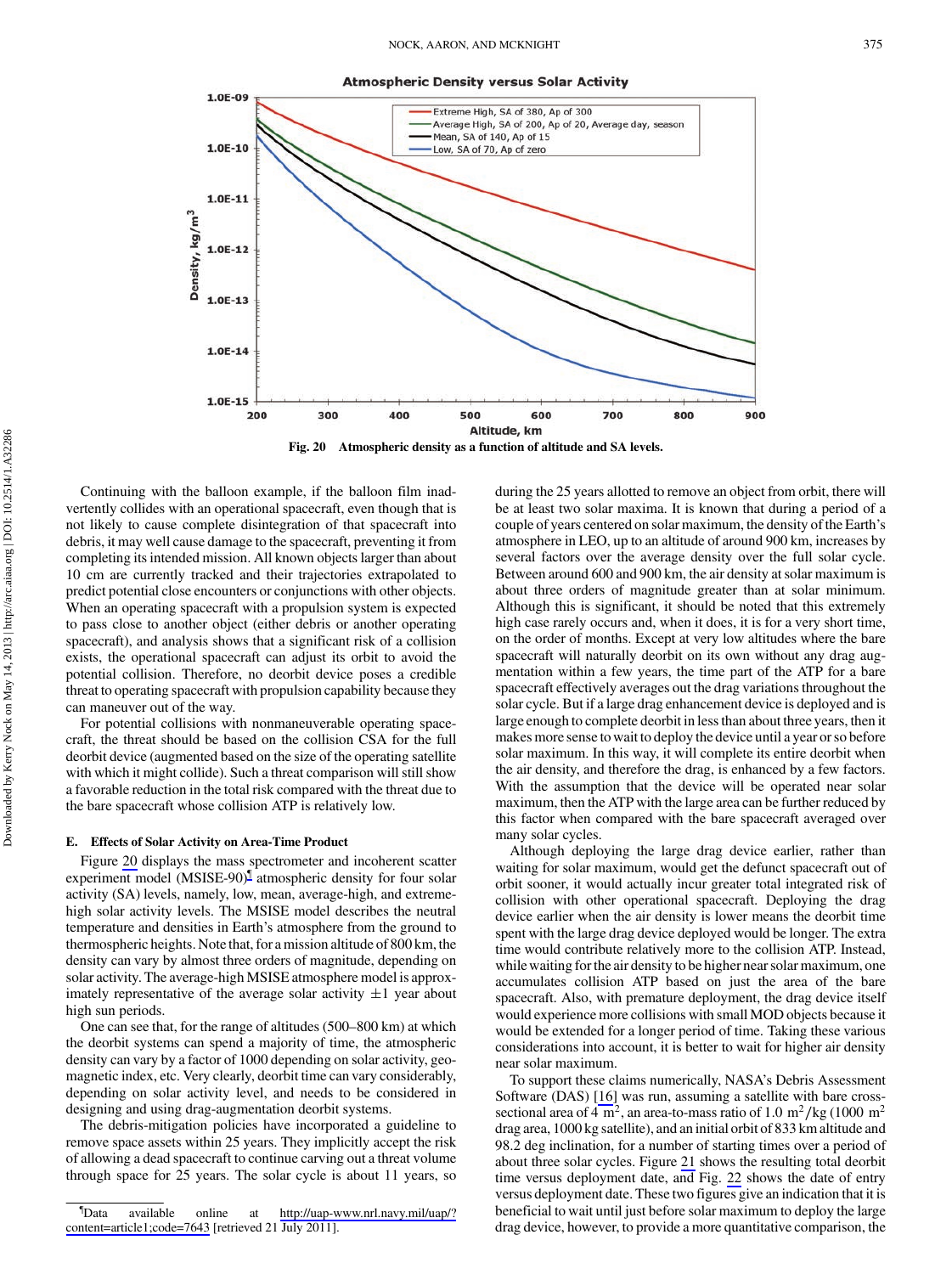<span id="page-11-0"></span>collision ATP was computed in Fig. 23 for three scenarios, namely, 1) immediate drag area deployment (black line), 2) waiting for solar maximum 25 (red line), and 3) waiting for solar maximum 26 (blue line). This figure presents the solar maximum regions, as used in DAS, as roughly two-year-long periods centered about the ramped plateau near the peak of the predicted F10.7 solar flux index. These solar maximum regions also correspond roughly to the minima seen in Fig. 21. These data show that it is more favorable to wait to deploy the drag area between about eight months before a solar maximum period start and eight months before the end of a solar maximum period, than to deploy a drag area immediately. There can be a sig-



nificant penalty (extra risk of collision) for deploying immediately; therefore, one should wait until solar maximum activity has increased the atmospheric density before deploying to reduce collision risk. In fact, if the mission ends near the end of a solar maximum period, it is already too late for immediate deployment, as indicated by the steep upward slope there. It is better to wait about nine years and then deploy about eight months before the subsequent solar maximum period.

# VI. Comparison of Collision Area-Time Product for Several Deorbit Concepts

This section compares the risk associated with various methods of removing defunct spacecraft from orbit to reduce the risk of creating new debris, as well as reducing the danger of incapacitating operational space assets. Because the focus is on avoiding the creation of new debris, the 2 m characteristic size of debris has been used in computing collision CSA and ATP. However, potential collisions with operational spacecraft are discussed, and it is tacitly assumed that they also have a 2 m characteristic size. Of course, some spacecraft will be larger than this and others will be smaller. But, for simplicity, they are being treated as having the same size as the characteristic size of debris. Spacecraft are probably a little larger on average than this size, and the collision area augmentation would then show even greater risk for the defunct bare spacecraft in comparison with the deorbit systems discussed.

First, assumptions are defined that will allow a comparison of deorbit concepts. From the preceding discussion, it is very clear that deorbit devices that rely on atmospheric drag should initiate deorbit around the time of solar maximum to reduce the decay time to the minimum, thus keeping ATP low. And so, with the exception of propulsion systems, it is assumed that all of these concepts begin deorbit within about one year from solar maximum, which occurs about every 11 years. Second, it is assumed that the satellite or derelict object to be deorbited weighs 1000 kg and is in a sun-synchronous orbit at an altitude and inclination of 833 km and 98.2 deg, respectively. In this fashion, all of the atmospheric drag enhancement devices have almost exactly the same CSA. The electromagnetic tether will have a tether length approximately sized for a one year decay period (i.e., about 5 km). Third, it is assumed that the debris size under consideration has a characteristic length of 2 m because this is close to the peak in the distribution of aggregate area of debris versus debris size.

Figure [24](#page-12-0) shows a schematic representation of the various concepts being compared. These concepts include, for reference, the bare spacecraft with no deorbit device, a large inflation-maintained ultrathin envelope (balloon), a large thin-film drag area supported by Fig. 22 Drag device performance. booms, a long, thin tape oriented vertically using gravity gradient



Fig. 23 Comparison of immediate deployment versus waiting for solar maximum.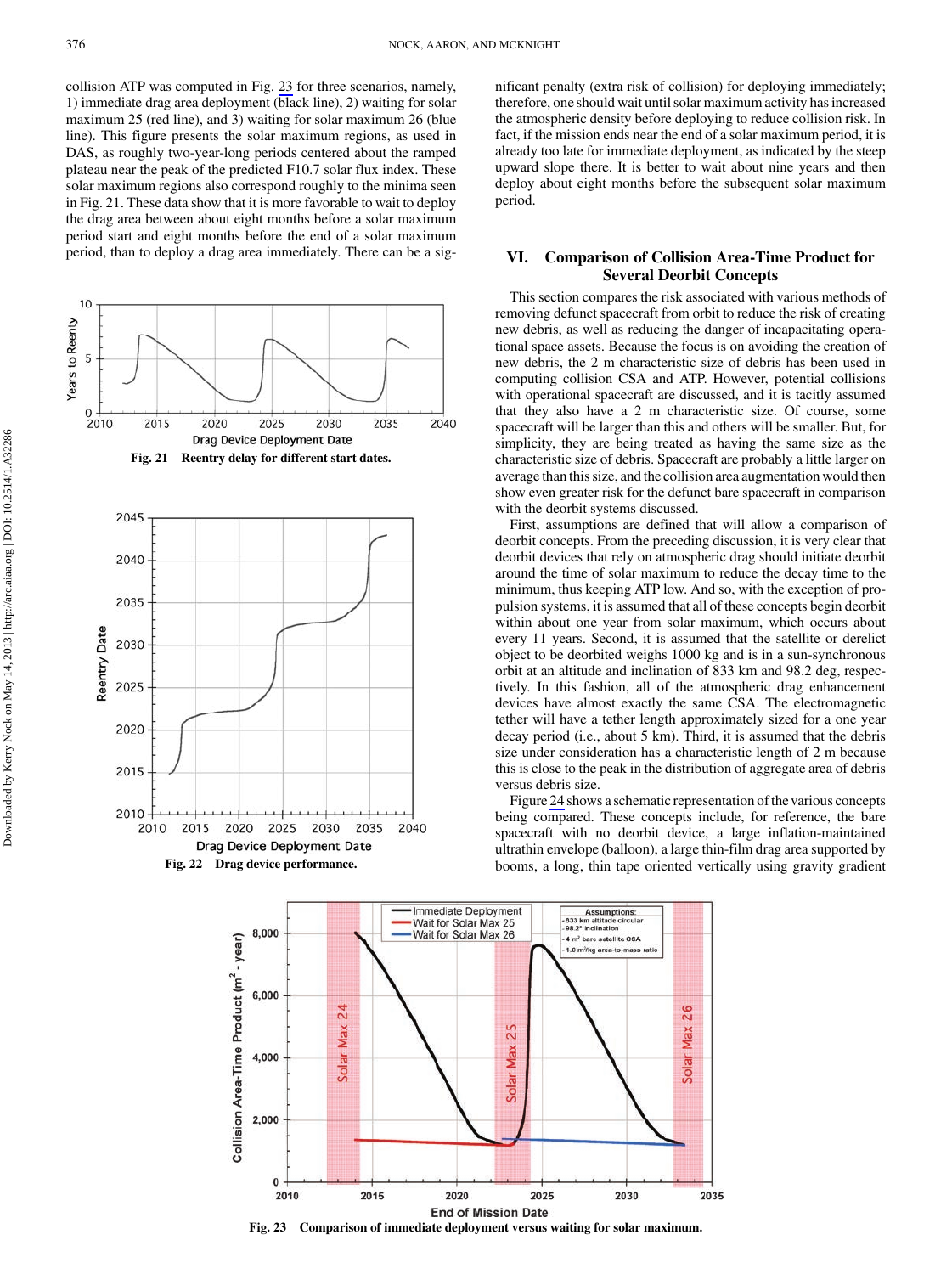<span id="page-12-0"></span>

Fig. 24 Schematic comparison of deorbit systems.

torque, and an electromagnetic tether, also oriented vertically using gravity gradient torque.

Figure 25 highlights schematically in red the augmented area that will cause many large new debris fragments (or disrupt another spacecraft) during a collision. Here, it is assumed that the booms supporting the film have sufficient mass per unit length that they would cause significant damage and create much new debris on impact with a large debris object or spacecraft. It is assumed that the tape and the tether are sufficiently thin that they would not create new large debris.

Finally, Fig. 26 depicts in green the portion of the area that will not create large new debris fragments upon collision with a large debris object or spacecraft, although it would still represent a serious threat for disabling an operating spacecraft in the unlikely event of a collision. If a large balloon-like device were chosen that had to be rigidized rather than inflated, then the areal density would be high enough that the entire area would cause significant large debris on impact. This would still have a benefit compared with the bare spacecraft, but would be significantly worse than other deorbit devices.

Figure [27](#page-13-0) compares the collision ATP for several methods of deorbiting space hardware following end of mission. The collision ATP for deorbit methods in the figure are shown as horizontal bars in order of decreasing threat of creating many new, large debris objects by "high-energy" collisions. The red portion of the bars indicate the high-energy collisions contribution of ATP that is computed for collisions between debris objects with a typical dimension of 2 m and



Fig. 25 Comparison of deorbit systems highlighting high-energy collision regions.



Fig. 26 Comparison of deorbit systems contrasting high- and lowenergy collision regions.

high areal density portions of the deorbiting system, including the satellite being deorbited. High-energy collisions are those that generate many new large debris objects (greater than 10 cm in size). Low-energy collisions are those collisions that do not generate a significant number of new large debris objects. The ATP for lowenergy collisions are shown as the green portion of the bars. In all cases, the example spacecraft is the one used earlier: a 1000 kg spacecraft with a cross-sectional area of  $4 \text{ m}^2$  starting at an altitude of 833 km (a typical polar sun-synchronous orbit). In addition, the orbit decay period is one year near solar maximum. The bare spacecraft, with essentially no deorbit method, takes about 700 years to deorbit, according to NASA's DAS, and all collisions are high-energy because all collisions are with the hard body (spacecraft). Because it may not be appropriate to compare a risk that occurs over one year with one that occurs over seven centuries, the collision ATP for the bare spacecraft is calculated for only 100 years, which is a short enough time to be considered a more relevant risk for comparing against deorbit systems. Because there are no assumed extended thin areas for the bare spacecraft, the low-energy collisions portion of the bar is zero.

Of those compared, the worst deorbit method is a rigidizable space inflatable sphere. For the rigidizable space inflatable sphere, the areal density is assumed to be high enough that all collisions will produce many new large debris fragments. Thus, all the ATP is in the highenergy collisions portion of the bar. Even this worst deorbit method is better than the bare spacecraft over 100 years in terms of total integrated risk over the entire deorbit period. This difference is entirely due to the use of augmented collision CSA rather than bare drag CSA. However, this threat is all accumulated during a one year period, rather than over several centuries. This may be considered worse than leaving the spacecraft in orbit for a while.

The next worst concept is any method that just meets the 25 year rule without changing the area of the bare spacecraft. For example, this would include the use of residual propellant to lower the orbit of the spacecraft to the point at which it will subsequently decay in 25 years due to drag on the bare spacecraft. This approach is much better than leaving the space junk to decay over centuries, but still poses a significant threat of creating new debris.

The boom-supported film aerobrake deorbit system concept is better than the 25 year rule. For this method, the same projected drag area is assumed for the rigidized sphere. However, the augmented area associated with the booms (their length multiplied by the assumed 2 m dimension of the debris) added to the bare spacecraft area (augmented by collision with 2 m debris) is used in computing the high-energy collision ATP. The thin film between booms contributes only to low-energy collisions and makes up the bulk of the collision ATP. This leads to a sizable reduction in high-energy collisions compared with the rigidizable sphere, because a large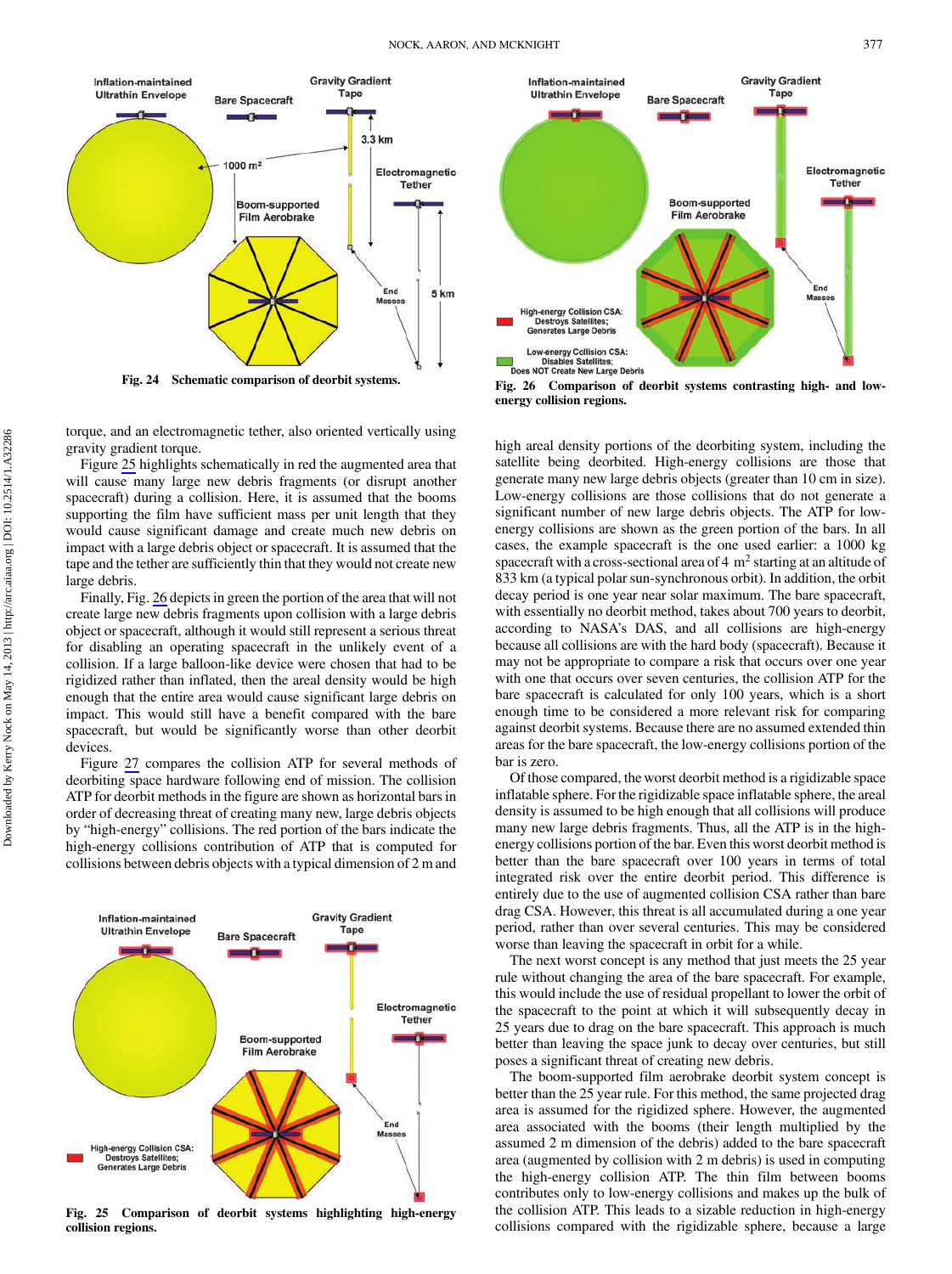<span id="page-13-0"></span>

fraction of the area is thin film whose areal density is too low to cause large debris particles in collisions with other objects.

The electromagnetic tether and gravity gradient tape deorbit methods are a further improvement for high-energy collisions. Both concepts have relatively small ATP for high-energy collisions, but they both have very high ATP for low-energy collisions (nearly an order of magnitude higher than other concepts) that could disable operating satellites. For both of these methods, a dense mass is assumed at the end of the tether or tape at the end away from the spacecraft. This counterweight is needed to allow sufficient gravity gradient torque to prevent the tether or tape from swinging backward and upward due to the very force they are using to deorbit the system. It is assumed that this counterweight has a radius of 0.3 m. The collision CSA of this counterweight is equal to the area of a circle with a radius of 0.3 m plus half the characteristic size of the colliding debris object. Because of their very long extent vertically, their lowenergy collision CSA is augmented greatly by multiplying their length by the characteristic size of debris objects. Even with a very lightweight tether or tape, the very large collision CSA swept out constitutes a very significant risk of disabling operating spacecraft that cannot maneuver out of the way. It is possible that an electromagnetic tether could have some maneuverability, but would require a very complex dynamic and operational system to react in a predictable manner when trying to avoid operating spacecraft.

The relatively simple analysis of the collision ATP of electromagnetic tethers used here is consistent with previous research on the probability of impact of tethers with large space objects like satellites. For example, Cooke et al. found that, for a 20-km-long tether in an 800 km altitude, 51.6 deg inclination orbit, the probability of collisions with operational satellites, assumed to have a 10 m characteristic size, is <sup>∼</sup>0.11 per year [\[17](#page-14-0)]. Later, Anselmo and Pardini calculated the collision probability for tethers with all cataloged objects (including operational satellites) at 800 km altitude and in a 50 deg inclination orbit [[18\]](#page-14-0). Their results indicate that a 20-km-long tether and a 10-m-sized object will have a collision probability of 0.24 per year, which is consistent with Cooke et al. [[17\]](#page-14-0). Reducing the tether length by a factor of 4, to 5 km, only reduces the probabilities by a similar factor, which makes the collision probability still unacceptably high. In addition, Patera's numerical analysis [[19\]](#page-14-0) indicates that the collision probability associated with a 20-km-long space tether is 400 times higher than with a large, 6 m radius, spherical space object when colliding with a 2-m-diam space object, where most of the area of all debris is concentrated. It is clear that tethers are a very high risk to operational satellites due to their large collision CSA.

The best deorbit method (lowest risk) that does not use propulsion for immediate deorbit is the inflation-maintained ultrathin envelope (i.e., balloon). It reduces the time to deorbit from centuries to months, and the only high-energy portion of the area is the hard-body spacecraft. Thus, the associated ATP is quite low. Almost all of the area is the very thin film, which does not produce large new debris upon impact, and so the bulk of the area-time product is in the lowenergy collision portion of the bar. This value is still lower than for the original bare spacecraft, even for 100 years, due to the area augmentation effect described earlier.

Immediate propulsive deorbit poses the lowest risk because it assumes complete and immediate deorbit at the end of life. The time from the assumed delta-velocity (delta-V) is on the order of an hour, and so the integrated area-time product is negligible in terms of meters squared years. Although having the lowest risk of collision with debris, propulsive deorbit is expensive with respect to mass and cost, especially if the mission does not already require propulsive maneuver capability. Even when a satellite already includes a propulsion system, the mass of extra propellant needed for immediate deorbit is often higher than the mass of some of these other deorbit systems. This is because all the needed delta-V comes from the propellant, whereas these other methods get their "propellant" from the environment, either in the form of momentum from molecules, ions, and atoms, or from electromagnetic interaction with the Earth's magnetic field. Another consideration is that the use of a propulsion system usually requires a cooperative satellite with attitude determination and control, as well as computational capability and power. A dedicated independent deorbit system, focusing on surviving and deploying with very high reliability, may well be able to operate despite a defunct satellite. Another consideration on the use of propulsion is the pressure to continue using propellant to extend the spacecraft mission. As long as a satellite functions, operators will tend to keep using propellant, arguing that the economic or national interest value of the satellite is greater than the long-term risk, even if the satellite is not ultimately deorbited. When pressed to meet the regulations, operators frequently seek waivers to continue operating the spacecraft for as long as possible, meaning there often is not enough propellant to get into an orbit that will decay in 25 years, never mind immediate deorbit.

### VII. Conclusions

The 2009 collision in low Earth orbit (LEO) of an operational Iridium satellite and a defunct Russian satellite highlights the critical need for the ability to deorbit large objects from popular, congested